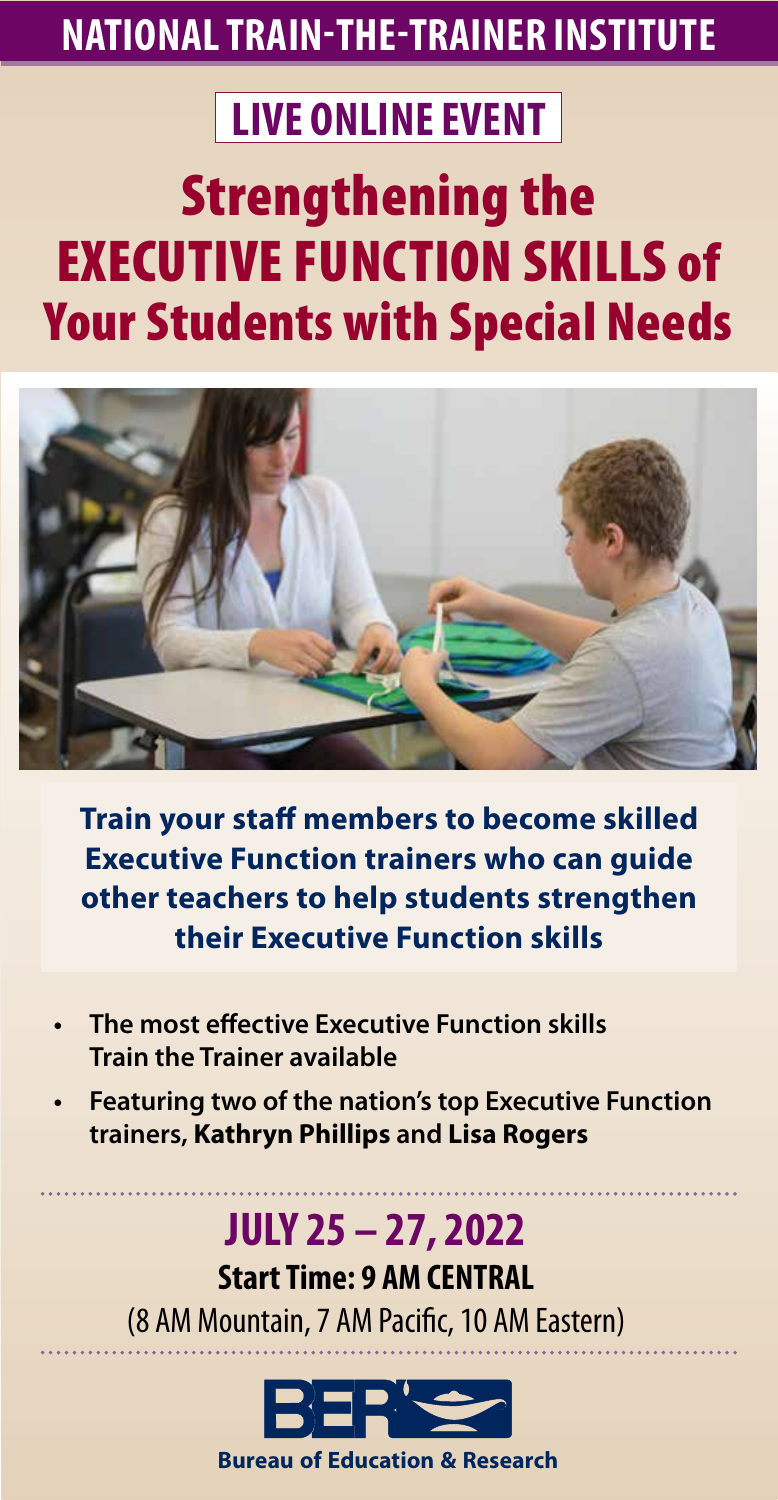

### **NATIONAL TRAIN-THE-TRAINER INSTITUTE**

### Strengthening the EXECUTIVE FUNCTION SKILLS of Your Students with Special Needs



### **Innovative, Video-Based, Hands-On Train-the-Trainer Opportunity**

- **•** Turn your staff members into skilled, knowledgeable trainers who can guide other teachers to use powerful strategies to help students with special needs improve in the key Executive Function areas: attention, focus, organization, time management, study skills, task completion, impulse control, emotional self-regulation, anger management, social skills and memory
- **•** Learn how to use outstanding video to demonstrate specific **strategies** in action addressing the Executive Function weaknesses that can prevent students from finding success in school ... Receive a three-year subscription to a complete K-12 video streaming training package for use during training in your own school or district trainings
- **•** Build expertise among staff in key Executive Function areas to increase successful proactive and intervention practices that keep students on task and learning
- **• Receive critical information on how to deliver high-quality, engaging and effective training sessions** on implementing outstanding strategies to increase Executive Function skills for students with special needs
- **• Ideal for schools and districts looking to create a core team of trainers** to provide training to build students' Executive Function skills and sustain a comprehensive positive learning model that maintains your high standards … Each potential trainer should have experience working with students who lack Executive Function skills

### **1-800-735-3503 | Reg online: www.ber.org | FAX: 1-425-453-1134 For more information, or to register, please contact us**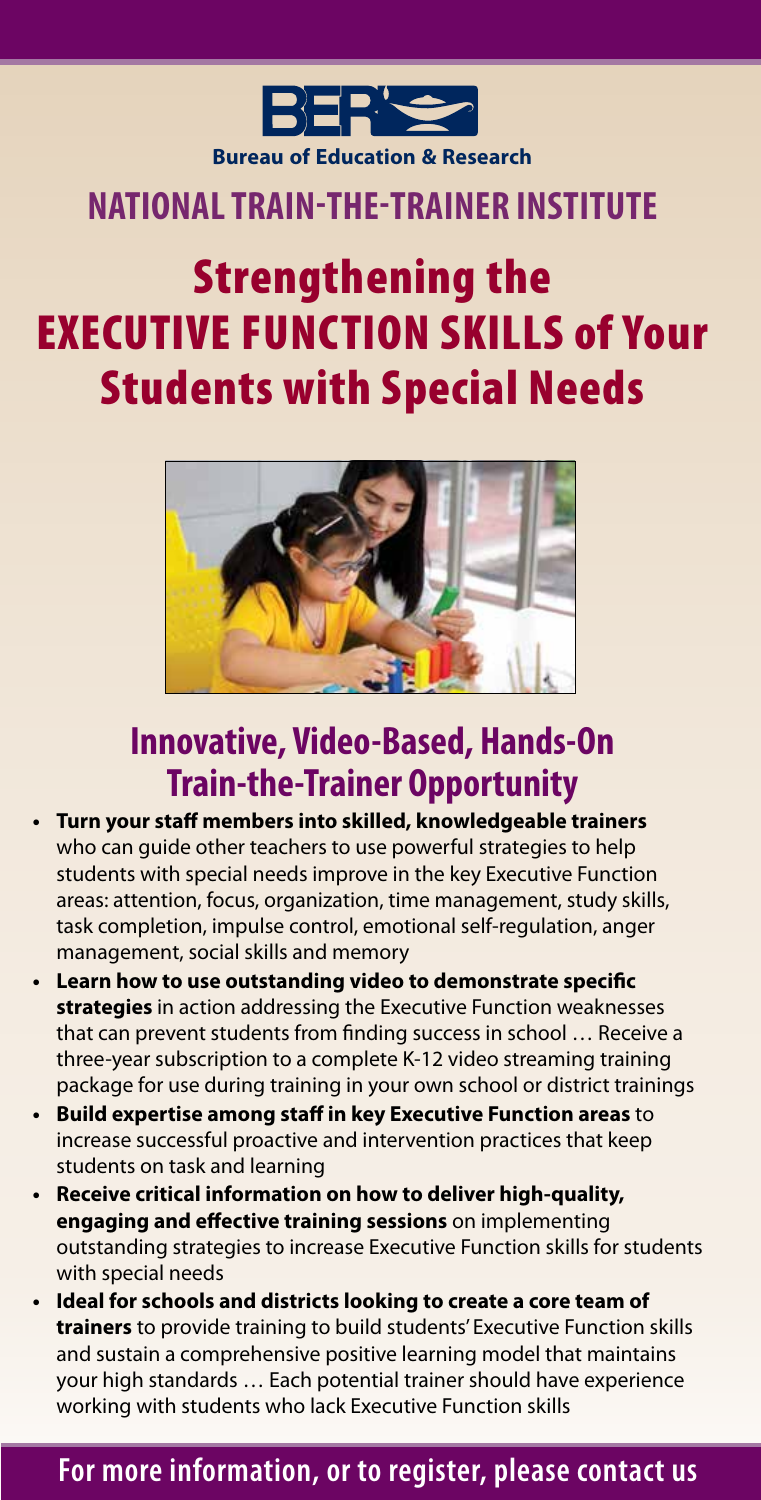### **What's unique about this National Train-the-Trainer Institute**

- **• Three days of intensive training combining classroom-proven strategies and video** of the strategies in action. *Show* rather than *tell* your teachers how to teach and strengthen students with special needs who lack Executive Function skills
- **• National Executive Function experts KATHRYN PHILLIPS and LISA ROGERS** will provide a comprehensive, interactive and research-based training preparing participants to guide other teachers in



the implementation of successful Executive Function strategies **• Gain numerous tips and ideas to prepare and deliver**  high-quality staff training to help teachers increase student

learning and reduce behavior issues through the effective teaching of Executive Function skills. You'll leave with copies of ALL the resources, including three-year access to training videos

**• Unique and ideal opportunity for schools and districts** to strengthen their foundation, expand their knowledge and implement training to significantly help students increase their Executive Function skills to achieve greater success in school



### **ABOUT BER LIVE ONLINE INSTIT**

- **• Outstanding Instructors** All programs are led by outstanding BER national trainers
- **• Extensive Digital Resource Handbooks** You'll have access to an extensive digital resource handbook before, during and after your institute
- **• Highly Interactive** You'll be able to ask questions in real time and interact with the instructor and other participants

### **• Program Guarantee**

As we have for 44 years, we guarantee the high quality of our programs. If you are not satisfied, we'll give you a 100% refund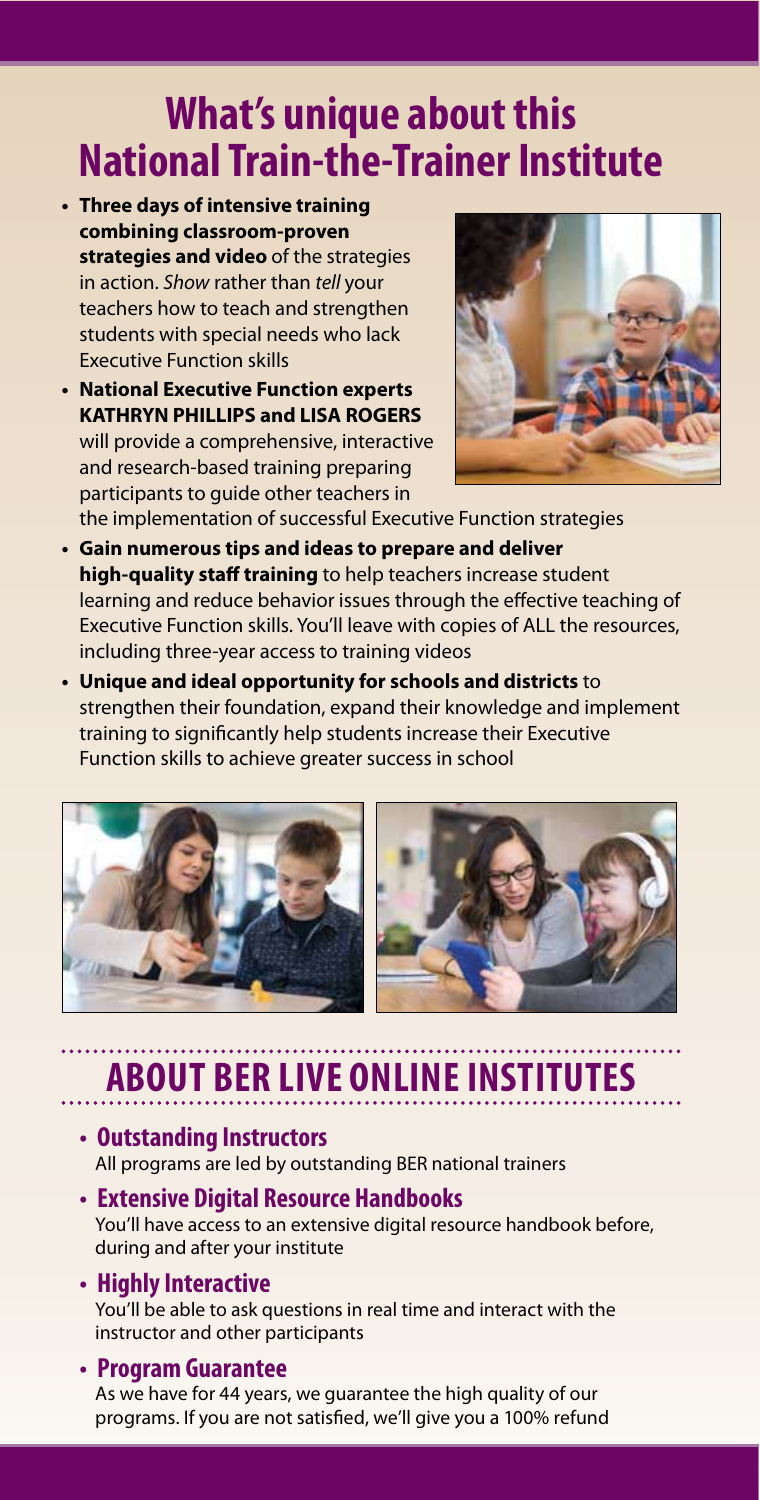### **Learn and build the necessary foundation for training staff in key Executive Function skills**

Participants attending will learn the key components for a successful, effective classroom and schoolwide program for students with special needs who struggle due to lack of key Executive Function skills. This training can then be delivered as a staff development framework that fits your schedule according to each school or district's unique scheduling and training needs. The following key components are included in this three-day train-the-trainer institute.

### **Practical Strategies to Address Executive Function Weaknesses that Prevent Students from Finding Success in School**

- Clearly define key Executive Function skills and how they impact academic and social success
- Dozens of strategies designed to increase attention, focus and self-regulation
- Recognize and strategize to teach your students who struggle to think and act in an organized way to manage their time, tasks, schedules, assignments, and self-regulation behavior
- Ideas for co-taught, general education classrooms and special education classrooms

### **How Executive Function Skills Impact Student Behavior and What You Can Do About It**

- Solutions to help your students control negative impulses and develop self-regulation skills
- Effectively develop students' ability to learn situational awareness to stop, think and plan before they respond negatively
- Anger management techniques that can be taught to students
- Proactive and low-prep strategies you can use immediately in the classroom or resource room to increase students' learning and success in school

### **Highly Effective Training Strategies You Can Use to Train Others**

- Specific training tips and tools to help you become an effective and engaging presenter
- Ideas and resources for organizing, planning and delivering successful training to your sta

### **Video of Teachers in Action to Demonstrate Effective Strategies for Working with Students Who Lack Executive Function Skills**

- Best practices for using video to train others
- Outstanding training tips and a resource kit to train others (each participant will receive ALL video to use in their training)

### **Receive Comprehensive Training Resources**

### **All participants will receive a valuable package of resources including:**

- **• Three-Year Subscription to Best-Selling Professional BER Executive Function PD Resource Kit with Streaming Video** used throughout the training. Streaming videos contain the video footage needed for a complete Executive Function training for your school and district demonstrating best practices
- **• Comprehensive Digital Resource Handbook** *Strengthening the EXECUTIVE*  **FUNCTION SKILLS of Your Students with Special Needs, filled with material to** reinforce and extend learning and help train others
- **• Detailed Digital Trainer's Guide** that walks participants through the delivery of the program including a PowerPoint presentation adaptable for immediate use
- **• Tips and strategies** for successful presentations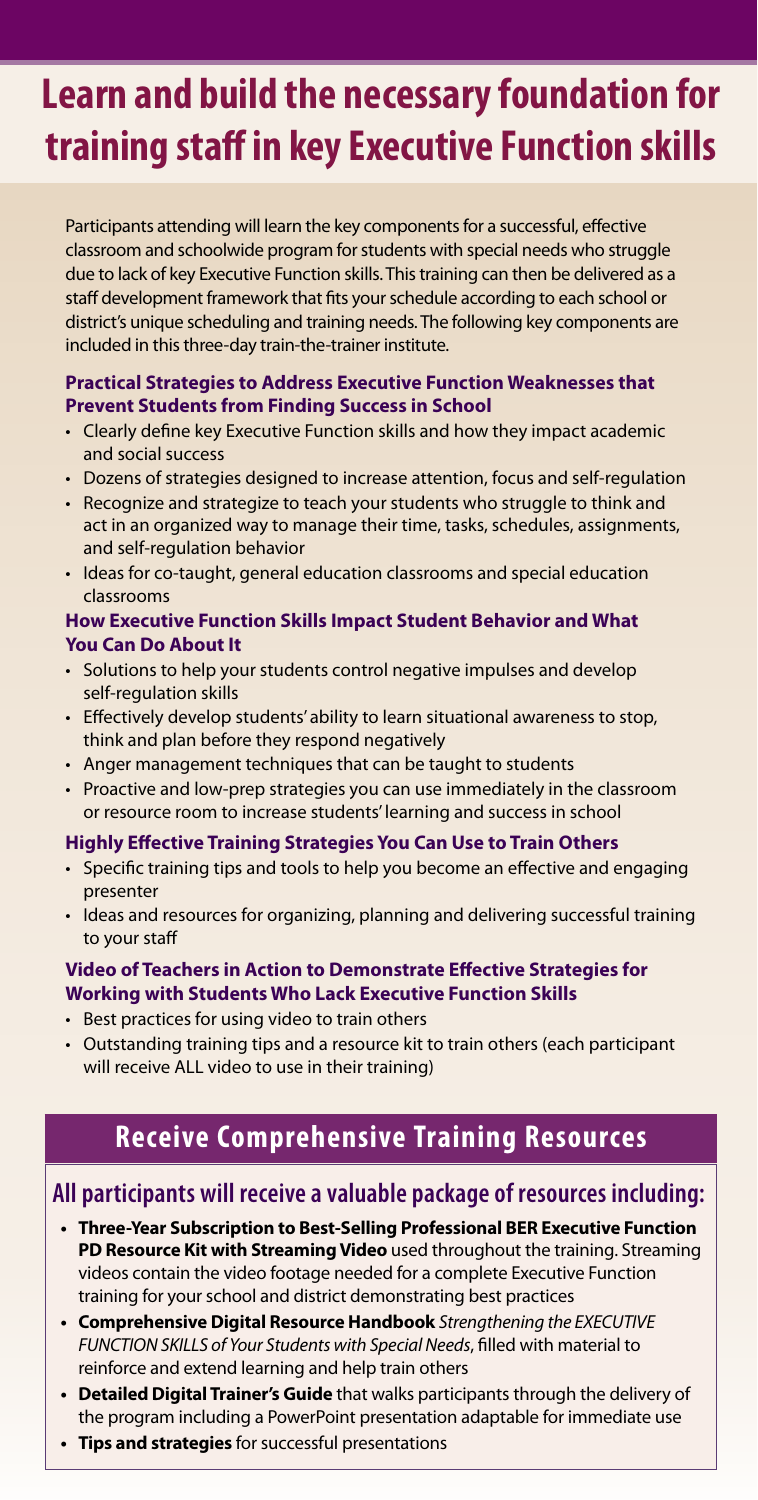### **Innovative, Video-Based, Hands-On, Train-the-Trainer Opportunity**

### **Program Schedule**

### **Monday(9:00 AM-3:30 PM)**

- Practical strategies to expand and enhance your understanding of key Executive Function skills to better respond strategically and with greater success so you can train others Learn practical ideas for your late, lost and unprepared students who may appear to be unmotivated and apathetic, but we now know may lack basic Executive Function skills
- Help your staff adapt instruction and structure their classrooms with quick-and easy ideas to set up routines for all students, but especially those with special needs who have difficulty with key Executive Function skills
- How Executive Function skills impact student behavior and practical solutions for impulse control, self-regulation and self-management

### **Tuesday(9:00 AM-3:30 PM)**

- Gain valuable tips unique to training teachers to maximize their effectiveness when working with students who need to learn and develop Executive Function skills
- Visual cues, low-prep strategies and proactive ideas you can use to train others
- Break into smaller groups to develop a plan to train your staff in effective strategies to help students develop Executive Function skills
- Create a plan for presentations

### **Wednesday (9:00 AM-3:30 PM)**

- Discover more specific strategies for general education, co-taught classrooms and resource rooms to address Executive Function skills and gain a deeper understanding of Executive Function skills and the impact on students' success in school
- Discover best practices for using outstanding video to train others
- Learn how you can train others to recognize and strategize for Executive Function deficits
- Participants will leave with a training plan, including video for grades K-12, and the confidence to implement staff development that will increase staff skills in supporting students' ability to learn, organize tasks, time, materials, and build self-regulation





### **1-800-735-3503 | Reg online: www.ber.org | FAX: 1-425-453-1134**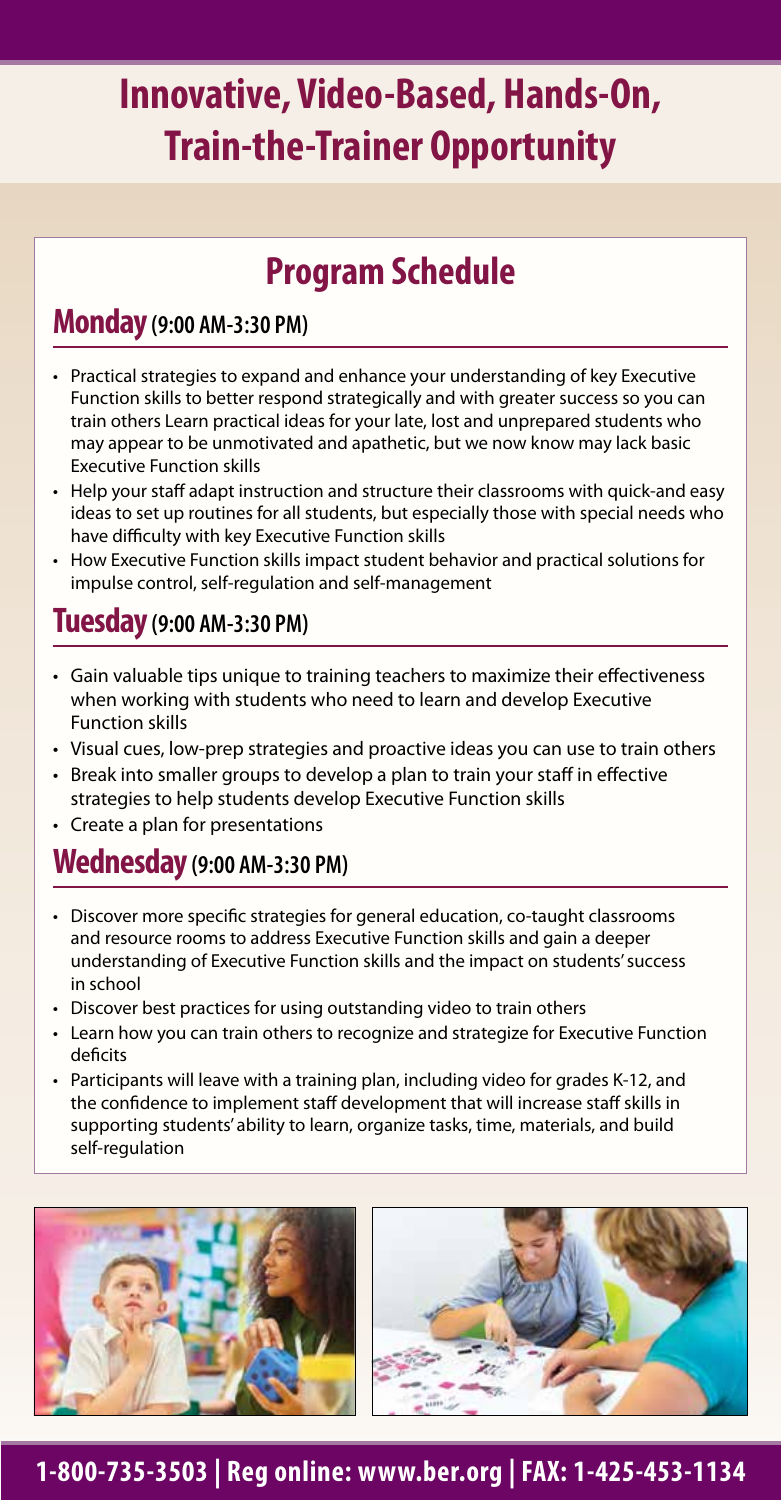### **Featuring Two of the Nation's Top Experts on Executive Function**



**KATHRYN PHILLIPS** is an outstanding, dynamic presenter and pioneer in the area of Executive Function. With over 30 years of experience in schools, she has worked with thousands of educators in all areas of helping students with specific behavior and learning needs related to Executive Function. She is an author on the topic and is featured in the video streaming training package you will receive access to at this extensive institute. Kathryn's training and teaching experience

provides a practical approach and perspective for working successfully with students with Executive Function deficits. You will leave feeling re-energized and better equipped to work with students who exhibit behavior problems, inattentiveness and learning difficulties due to a lack of Executive Function skills, and you will be prepared to provide training to your staff.



**LISA ROGERS** is an acclaimed presenter and veteran educator who specializes in teaching students with special needs and who lack Executive Function skills. She has over 20 years of experience both training teachers and working directly with children who exhibit difficult behaviors that prevent them from learning and socializing appropriately with others. Lisa's extensive experience provides a practical perspective for teaching students who have self-regulation deficits including impulsivity, lack of focus and an inability to

think and plan actions due to a lack of Executive Function skills. Lisa is known for her research-based ideas and practical strategies that you will be able to immediately apply and use when you train others in the key areas of Executive Function.

### **Special Benefits of Attending**

### **State Specific Credit**

You may be eligible for professional development credit through your state. Each attendee will receive a certificate of participation within 10 days following the conclusion of the institute that may be used to verify hours to meet continuing education requirements. We suggest you check with your district prior to attending to determine if this program meets your requirement for continuing education credit. For state specific information, please visit http://www.ber.org/seminars/credit/ceus.cfm or call 1-800-735-3503.

### **Earn One to Four Graduate Semester Credits**



University of Global Anonprofit

 Up to four graduate level professional Massachusetts development credits are available with an additional fee and completion of follow up

practicum activities. Details for direct enrollment with University of Massachusetts Global, will be available at this program.

### **SAVE with Group Discounts**

The fee is \$1,095 per person. If groups of three or more register at the same time, the fee is \$995 per person.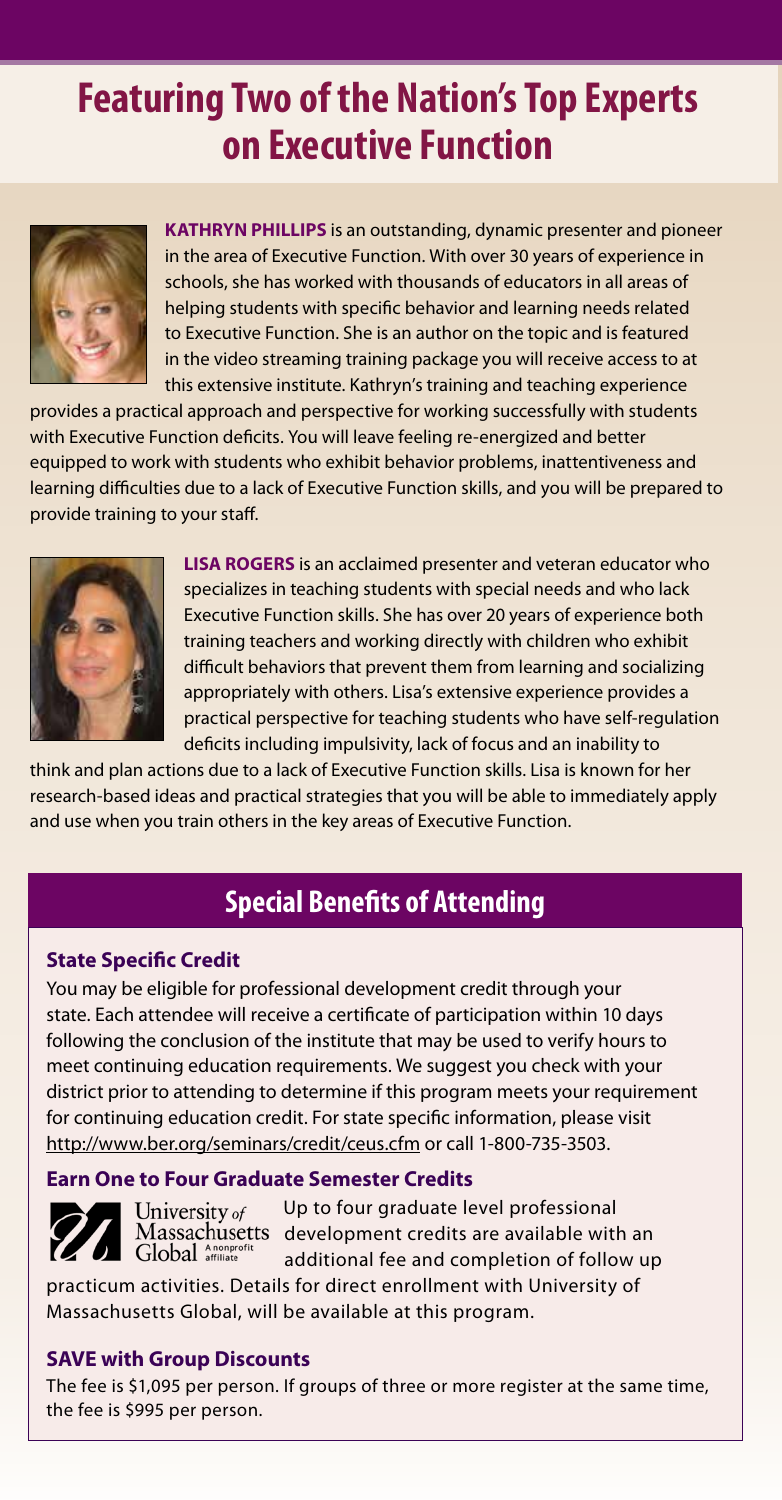### **REGISTRATION**

### STRENGTHENING THE EXECUTIVE FUNCTION SKILLS OF YOUR STUDENTS WITH SPECIAL NEEDS

**NATIONAL LIVE ONLINE TRAIN-THE-TRAINER INSTITUTE**

### **JULY 25 – 27, 2022**

**Start Time: 9 AM CENTRAL** 

(8 AM Mountain, 7 AM Pacific, 10 AM Eastern)

| <b>FIRST NAME</b>                                                                                                                                                                                                   | M.I.                                                             | <b>LAST NAME</b>                                                                                                                       |
|---------------------------------------------------------------------------------------------------------------------------------------------------------------------------------------------------------------------|------------------------------------------------------------------|----------------------------------------------------------------------------------------------------------------------------------------|
| <b>POSITION</b>                                                                                                                                                                                                     | SUBJECT TAUGHT                                                   | <b>GRADE LEVEL</b>                                                                                                                     |
| <b>SCHOOL NAME</b>                                                                                                                                                                                                  |                                                                  |                                                                                                                                        |
|                                                                                                                                                                                                                     |                                                                  |                                                                                                                                        |
| SCHOOL MAILING ADDRESS                                                                                                                                                                                              |                                                                  |                                                                                                                                        |
| CITY & STATE                                                                                                                                                                                                        |                                                                  | <b>ZIP CODE</b>                                                                                                                        |
| <b>SCHOOL PHONE NUMBER</b>                                                                                                                                                                                          |                                                                  | HOME PHONE NUMBER                                                                                                                      |
| $\lambda$                                                                                                                                                                                                           |                                                                  | (<br>$\lambda$                                                                                                                         |
|                                                                                                                                                                                                                     |                                                                  | Registration confirmations and login details are sent via e-mail                                                                       |
| E-MAIL ADDRESS (Required for each registrant)                                                                                                                                                                       |                                                                  |                                                                                                                                        |
|                                                                                                                                                                                                                     |                                                                  |                                                                                                                                        |
| HOME MAILING ADDRESS                                                                                                                                                                                                |                                                                  |                                                                                                                                        |
| CITY & STATE                                                                                                                                                                                                        |                                                                  | <b>ZIP CODE</b>                                                                                                                        |
|                                                                                                                                                                                                                     |                                                                  |                                                                                                                                        |
| <b>IMPORTANT: PRIORITY ID CODE</b>                                                                                                                                                                                  |                                                                  |                                                                                                                                        |
| Fill in the six digit number on the mail label next to the word "ID" (even if the brochure wasn't addressed to you)                                                                                                 |                                                                  |                                                                                                                                        |
|                                                                                                                                                                                                                     |                                                                  | METHOD OF PAYMENT                                                                                                                      |
| The registration fee is \$1,095 per person; for groups of 3 or more registering at the same time,<br>the fee is \$995 per person. Payment is due prior to the program.                                              |                                                                  |                                                                                                                                        |
|                                                                                                                                                                                                                     |                                                                  | $\Box$ A check (payable to <b>Bureau of Education &amp; Research</b> ) $\Box$ P.O. # $\Box$                                            |
| □ MasterCard □ VISA □ Discover                                                                                                                                                                                      |                                                                  | (Please include priority ID code on the P.O.)                                                                                          |
|                                                                                                                                                                                                                     |                                                                  | (Found on back of card)                                                                                                                |
| Account # __                                                                                                                                                                                                        |                                                                  |                                                                                                                                        |
| Please print name as it appears on card                                                                                                                                                                             |                                                                  | Signature (required for credit card purchases)                                                                                         |
| <b>FIVE EASY WAYS TO CONTACT US:</b>                                                                                                                                                                                |                                                                  |                                                                                                                                        |
|                                                                                                                                                                                                                     | $E$ FAX this                                                     | <b>REGISTER ONLINE at:</b><br><b>MAIL this form to:</b>                                                                                |
| ▶ PHONE toll-free:<br>$\frac{444}{1-800}$ -735-3503                                                                                                                                                                 | $\begin{matrix} \begin{matrix}\end{matrix}\end{matrix}$ form to: | 灓<br>Bureau of Education & Research<br>www.ber.org                                                                                     |
| (Weekdays 5:30 AM - 4:00<br>PM Pacific Time)                                                                                                                                                                        | 1-425-453-1134                                                   | 915 118th Avenue SE . PO Box 96068<br><b>EMAIL this form to:</b><br>$\circledcirc$<br>Bellevue, WA 98009-9668<br>register@ber.org<br>y |
|                                                                                                                                                                                                                     |                                                                  | <b>CANCELLATIONS/SUBSTITUTIONS</b>                                                                                                     |
| 100% of your paid registration fee will be refunded if you can't attend and notify us at least 10 days<br>before the institute. Late cancellations can exchange for a certificate to attend another program or will |                                                                  |                                                                                                                                        |
| be refunded less a \$35 service fee. Substitutions may be made anytime without charge.                                                                                                                              |                                                                  |                                                                                                                                        |

© 2022 Bureau of Education & Research. All rights reserved. VXE2M1